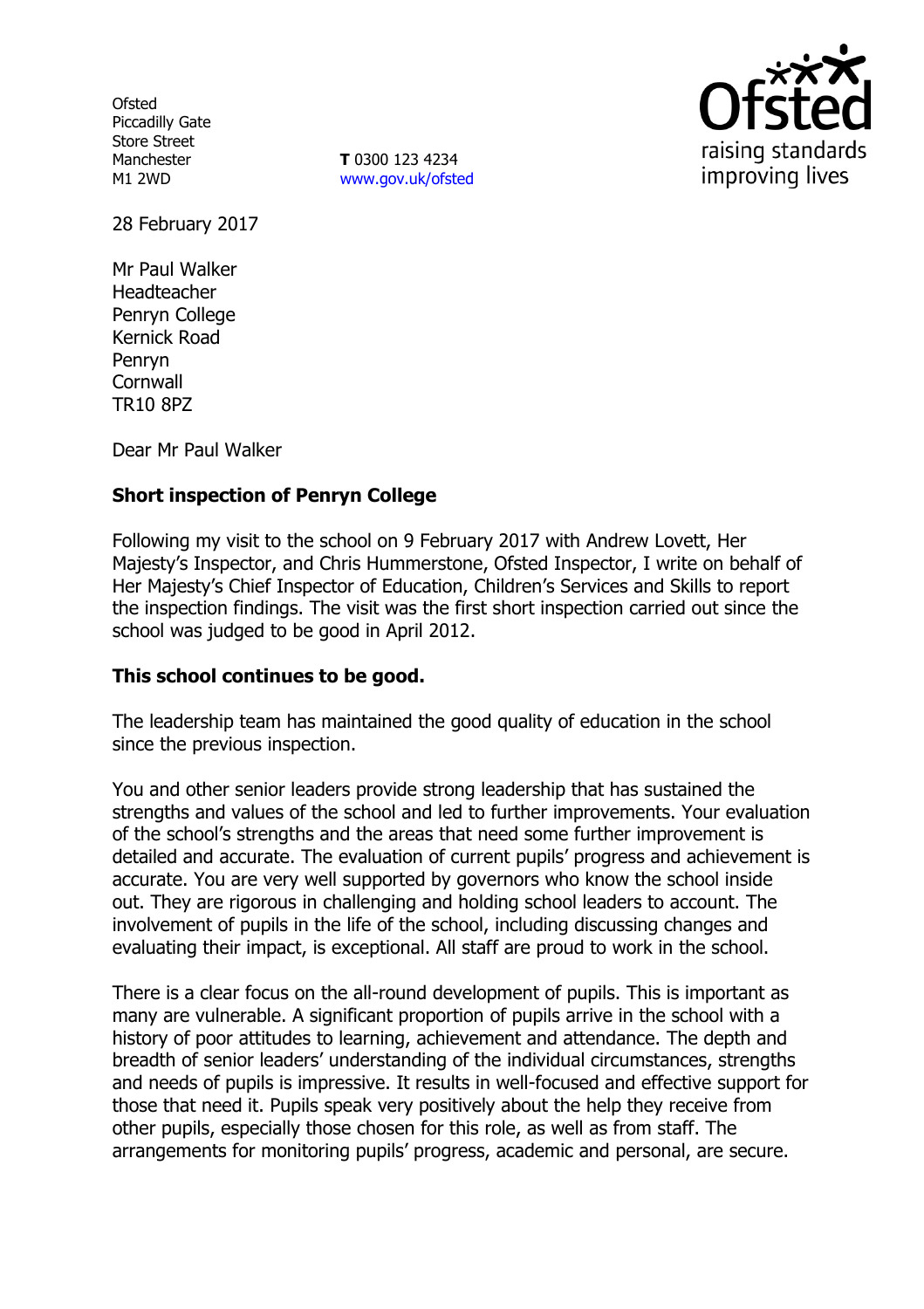

The systems for evaluating and improving all aspects of the school are extremely robust. Senior leaders, subject leaders and governors meet regularly on different scrutiny panels. Each panel focuses on pupils' achievement, attendance, behaviour or disadvantaged pupils. The process is highly effective. These panels link well with subject scrutiny and ensure nothing is overlooked.

Expectations of pupils are high and they mostly respond well. The large majority of pupils behave very well in lessons and around the school. It was pleasing to see so many pupils and teachers smiling and clearly enjoying themselves in lessons. Pupils in all years mostly get on and support each other really well. However, there are sometimes incidents of unacceptable behaviour. While these are dealt with effectively, you know that the number of such incidents needs to be reduced. You are fully aware that a small group of boys in Year 7 become involved in these incidents and you are working hard with partner primary schools to address this as early as possible. It is noticeable that the number of incidents falls markedly in Year 8 and beyond. This is testament to the effectiveness of the actions you take and how well you learn from your evaluations.

The transition arrangements with your partner primary schools are strong. You have excellent relationships with these schools that ensure that the very large majority of pupils are prepared well for secondary school. However, you recognise that more could be done with the small group of boys whose behaviour and attitudes are not acceptable when they join you.

You are clear about the variability in the quality of teaching and the impact of this on pupils' achievement; some is of a very high quality but it is not yet securely good in a small number of subjects. Teaching and learning are mostly strong in subjects such as English, mathematics and geography, but not consistently strong in, for example, science. Pupils in some classes are not clear about how well they are doing or how to improve their work. Pupils with lower prior attainment are sometimes expected to cover too much ground rather than doing less work well. In science, pupils often do not talk or write about their understanding enough.

### **Safeguarding is effective.**

You, your leadership team and governors have ensured that all safeguarding arrangements and records meet statutory requirements and are fit for purpose. Staff training is comprehensive and effective; its impact is closely monitored.

Ensuring that pupils are safe and very well looked after is at the heart of everything the school does. Pupils are well informed about all aspects of keeping themselves safe including e-safety and cyber bullying through the curriculum, assemblies, tutor time and other focused activities. The regular newsletters for parents often include updates on keeping children safe. Senior leaders recognise the need for constant vigilance to keep up to date with best practice. Leaders keep detailed records which they evaluate carefully to identify and act on the lessons to be learned from any incidents that occur, including the rare racist incidents.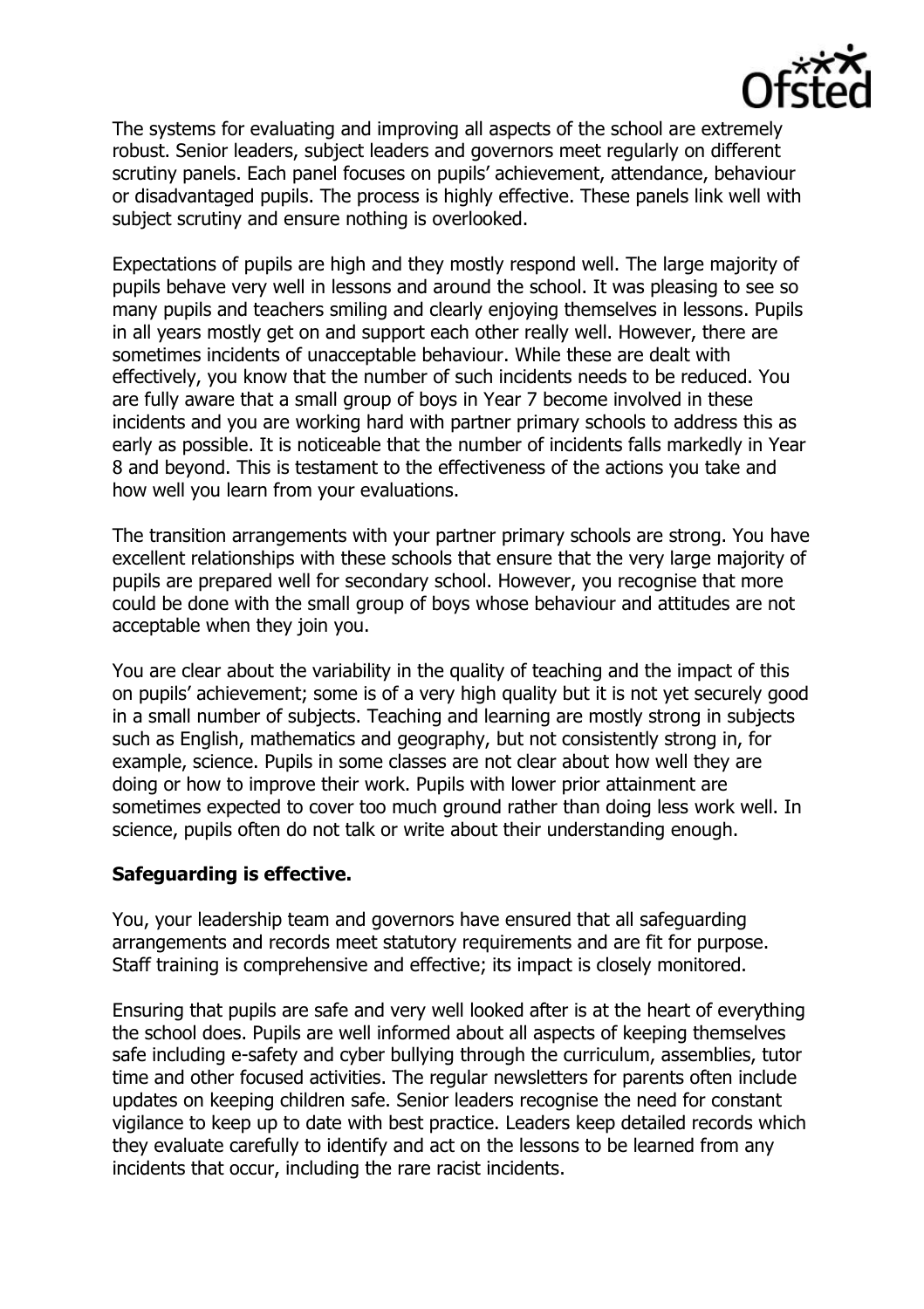

Governors monitor the effectiveness of the arrangements for safeguarding carefully. Regular reports are provided for full governing body meetings and meetings of subcommittees, and these are scrutinised thoroughly. The governors responsible for safeguarding meet frequently with the school safeguarding lead and other staff. Regular formal meetings are supported by frequent informal discussions. Governors are very well informed and fully involved in the analysis of all incidents and identifying and implementing the lessons learned. They ensure that any safeguarding implications are raised at the scrutiny panels. There are detailed and robust arrangements for dealing with concerns raised by parents, and these are rigorously followed.

## **Inspection findings**

- **Pupils in all year groups make strong progress in English and mathematics and numism** across a wide range of subjects, but not all do so. In some subjects, teachers do not give feedback to pupils that helps them to be clear about how well they are doing and what they need to do to improve their work and make more progress.
- Senior leaders know that, for example, achievement in science needs to improve. Science teachers are now clearer about what is expected, for example in the use of investigative work and helping pupils to show their understanding. However, this is not yet fully embedded across the department. Senior leaders have made good use of external support to help a science department that has seen significant change in recent years.
- **Pupils' attendance has improved and is now above average. Leaders are very let up** effective in improving the attendance of pupils who join the school with poor past attendance.
- Disadvantaged pupils make strong progress in a wide range of subjects. Their attendance has improved to be in line with the good attendance of other pupils. They are now better prepared for their next steps when they leave school at age 16. In previous years the most able disadvantaged pupils did not achieve as well as expected. This has been tackled well and currently these pupils make at least good progress in all year groups.
- Pupils who have special educational needs and/or disabilities are very well supported, including in subject classes. They mostly attend well, although some have medical needs that affect their attendance. Overall, they make strong progress.
- The achievement of boys is above the national average for boys. However, senior leaders are fully aware that they do not make as much progress as girls in some subjects. Leaders are tackling some boys' attitudes to their work with noticeable effect.
- The most able pupils make strong progress in a wide range of subjects.
- There is clear evidence of the impact of leaders' work to develop pupils' reading and writing skills through their subject work. The strategy to develop pupils' numeracy skills is at an early stage. Although some progress can be seen in science, it has had little impact so far.